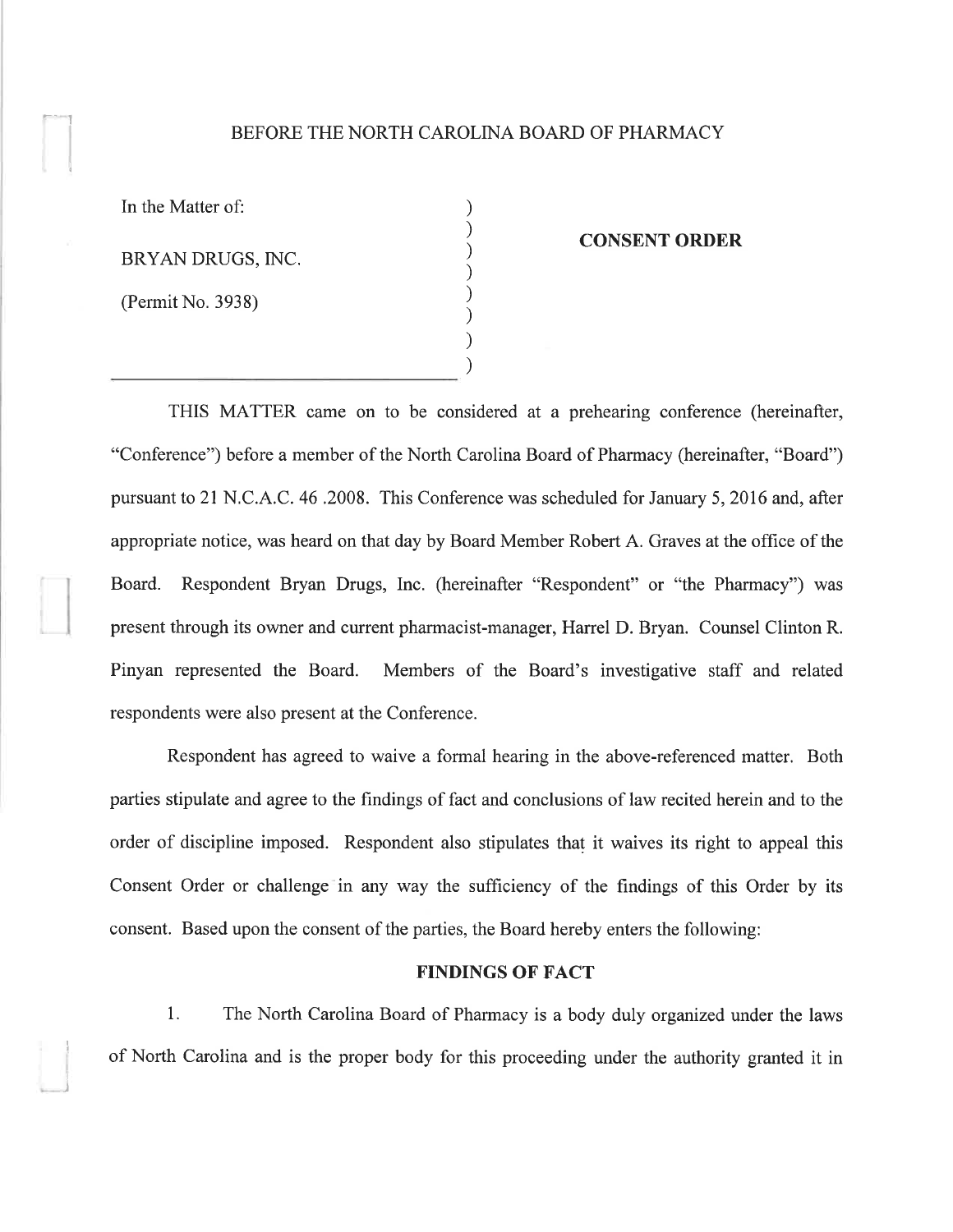<sup>I</sup> Chapter 90 of the General Statutes of North Carolina, and the rules and regulations promulgated thereunder.

2. Respondent Bryan Drugs, Inc., located at 421 Main Street, Tarboro, North Carolina, is, and was at all relevant times referred to herein, the holder of Pharmacy Permit No. 3938. The Pharmacy and its employees are, and were at all relevant times, subject to the rules and regulations of the North Carolina Board of Pharmacy and the laws of the State of North Carolina.

3. Between March 20 and April 17, 2015, on six (6) occasions, the Pharmacy engaged in wholesale shipments into the states of Mississippi, New Jersey, Texas and Virginia, without having the required non-resident permits. In addition, the Pharmacy shipped some of these drugs in opened, partial packages, which was not permitted by some or all of these states. The Pharmacy made these shipments by using services provided by MatchRx to pair interested buying and selling pharmacies for overstocked prescription drugs. Similar services are provided by other companies, including RxCherryPick, RxTrade and ExchangeMeds. In using the MatchRx service, the Pharmacy relied upon representations that the Pharmacy could lawfully ship to other states using the service. The Pharmacy's representatives acknowledged that they should have researched permitting requirements in other states before shipping there, rather than relying upon MatchRx's representations. Although the Board finds that it was not reasonable for the Pharmacy to rely on the representations of a third-party with a profit motive to cause the Pharmacy to use the service, rather than researching legal requirements on its own, the Board finds that the Pharmacy acted in good faith in its reliance.

4. On April 27,2015, the Arizona Board of Pharmacy sent a cease and desist letter to another location owned by Bryan Drugs, Inc., requesting that the sister pharmacy cease

2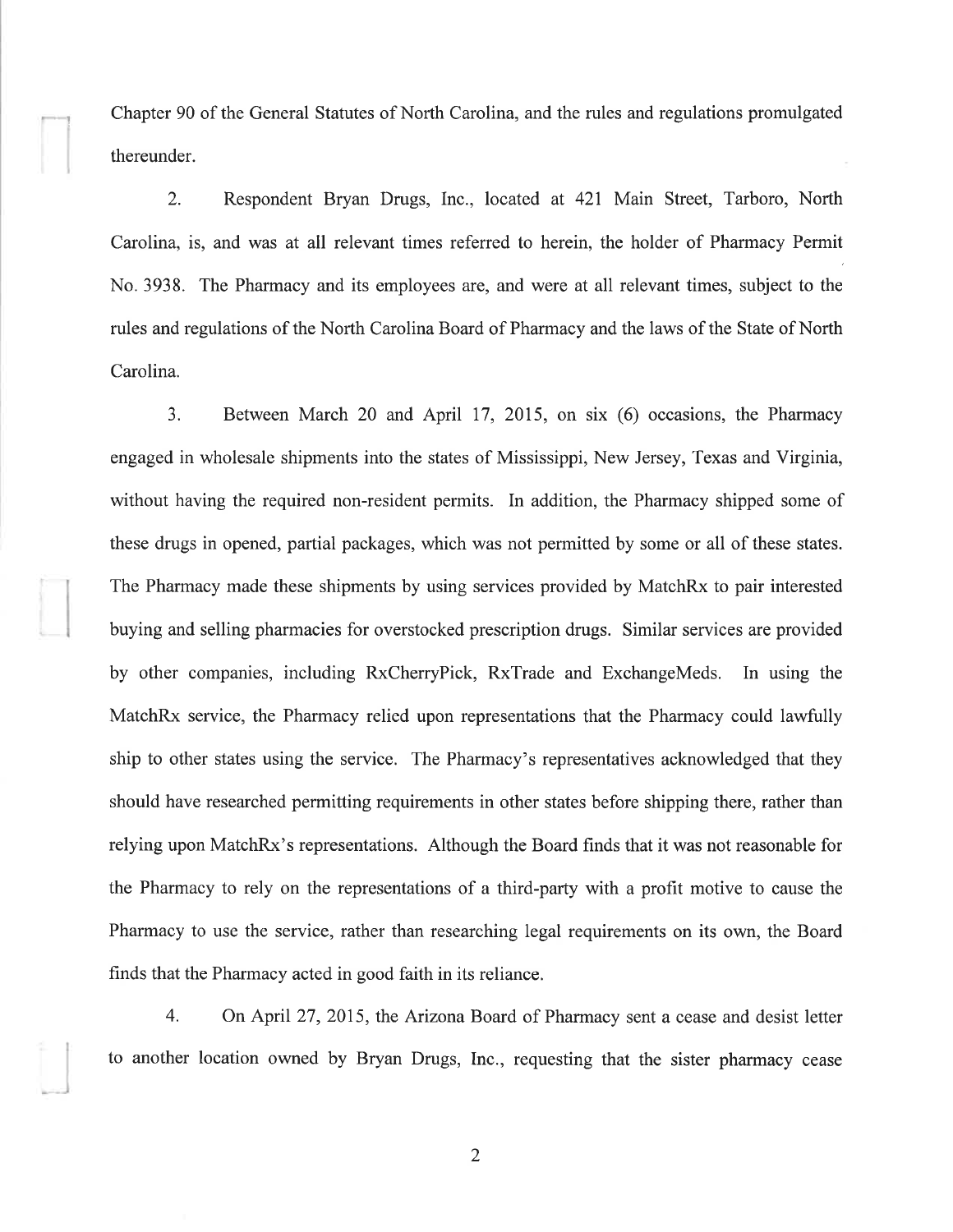shipments into Arizona without a permit. The Arizona Board of Pharmacy sent similar letters to a number of other North Carolina pharmacies. The states into which the Pharmacy had shipped (Mississippi, New Jersey, Texas and Virginia) had similar permitting requirements with which the Pharmacy had not complied. Upon the sister pharmacy's receipt of this letter, the Pharmacy immediately stopped using the MatchRx service and fully cooperated with the Board's investigation of MatchRx shipments.

I

,-l

5. Although the Pharmacy cooperated completely with the Board's investigation of its shipments through MatchRx, the Board is unable to accurately find the full scope of shipments made to other states because MatchRx refused to cooperate fully with the Board's investigation.

6. V/hen an inspection was conducted on August 19,2015, the Board investigator found a number of violations of the North Carolina Pharmacy Practice Act and its regulations, including:

- The Pharmacy maintained in the dispensing stock several drugs that had expired as early as 2011; a.
- The Pharmacy lacked adequate written policies and procedures for the destruction or disposal of adulterated, misbranded, expired and unwanted drugs;  $\mathbf{b}$ .
- The Pharmacy failed to keep separate prescription files for Schedule II medications;  $c$ .
- The Pharmacy failed to obtain and review certificates of analysis for all bulk APIs used for compounding; d.
- The Pharmacy failed to segregate hazardous bulk components for compounding; e
- The Pharmacy applied beyond-use dates to compounding products that failed to comply with USP  $\langle 795 \rangle$  and  $\langle 797 \rangle$  standards, without appropriately securing valid stability information supporting the beyonduse dates and without documenting the circumstances for extending those f.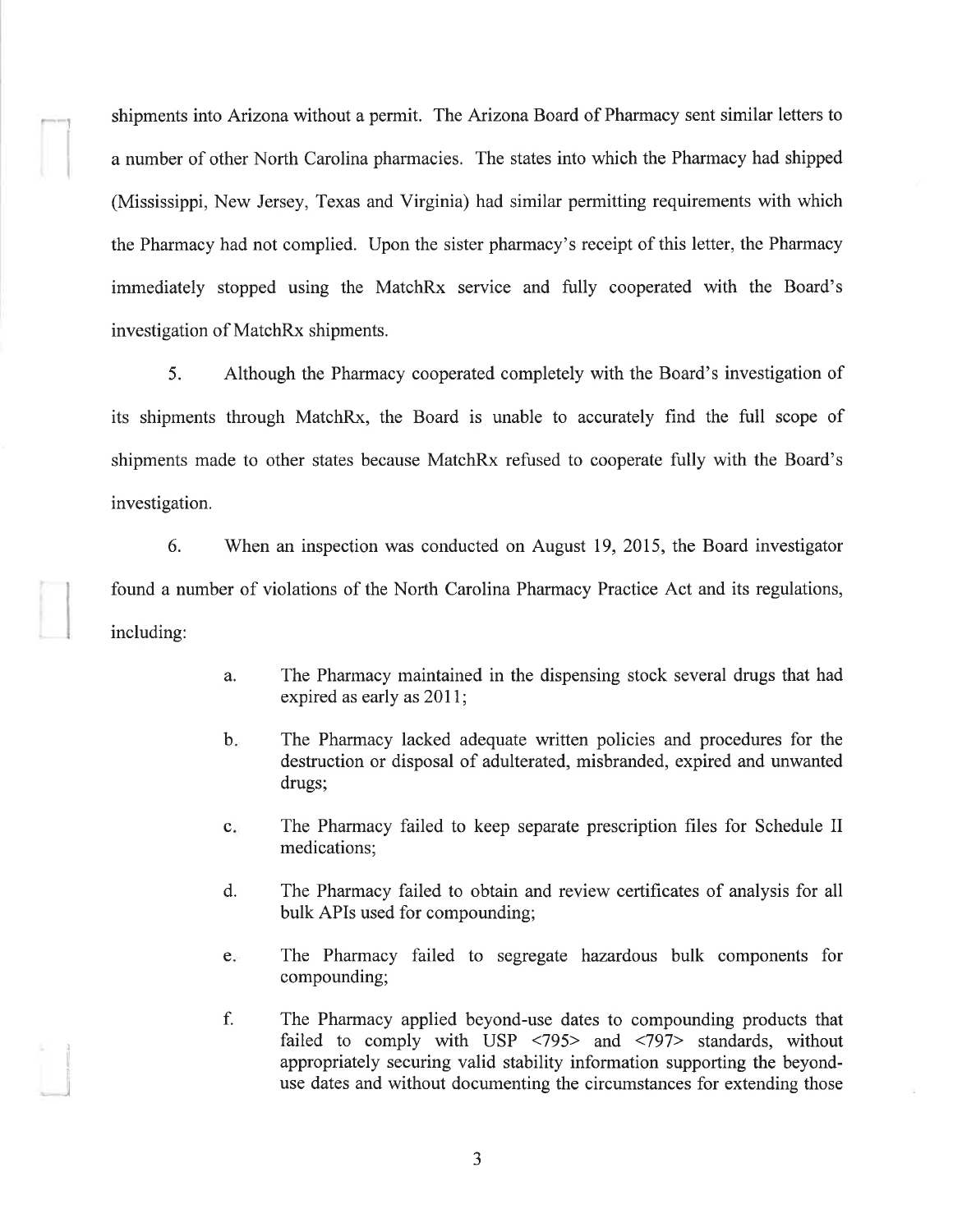beyond-use dates, and further set a number of inappropriate and unlawful beyond-use dates for compounded products;

The Pharmacy maintained inadequate and inconsistent master formulation records for compounding products; o Þ

 $\rightarrow$ --l

l

",1

- The Pharmacy maintained inadequate and unlawful compounding logs and records in a number of respects; h.
- The Pharmacy failed to adequately document the results of quality control procedures; 1.
- The Pharmacy failed to have the powder containment hood certified or tested on an appropriate schedule; j.
- The Pharmacy failed to have hood prefilters checked and replaced regularly; k.
- 1. The Pharmacy failed to make available appropriate protective attire for compounding;
- The Pharmacy failed to document that adequate temperature and humidity monitors were maintained; m.
- The Pharmacy failed to document adequate training of personnel in <sup>a</sup> number of required areas; n
- The Pharmacy failed to calibrate scales, balances and other equipment for measurement annually; o
- The Pharmacy failed to adequately assess finished preparations in <sup>a</sup> number of respect, to document the same, and to set policies and procedures for doing so; and p.
- q. The Pharmacy failed to provide adequate labels for compounded drugs.

7. The Board has received no evidence of any contamination in the Pharmacy's compounded products or injury to any patient. No patient or prescriber has complained to the Board or otherwise reported any issues with any of the Pharmacy's compounded products.

8. Since the inspection, the Pharmacy has cooperated with the Board's efforts to ensure compliance with all applicable laws governing compounding and documentation. This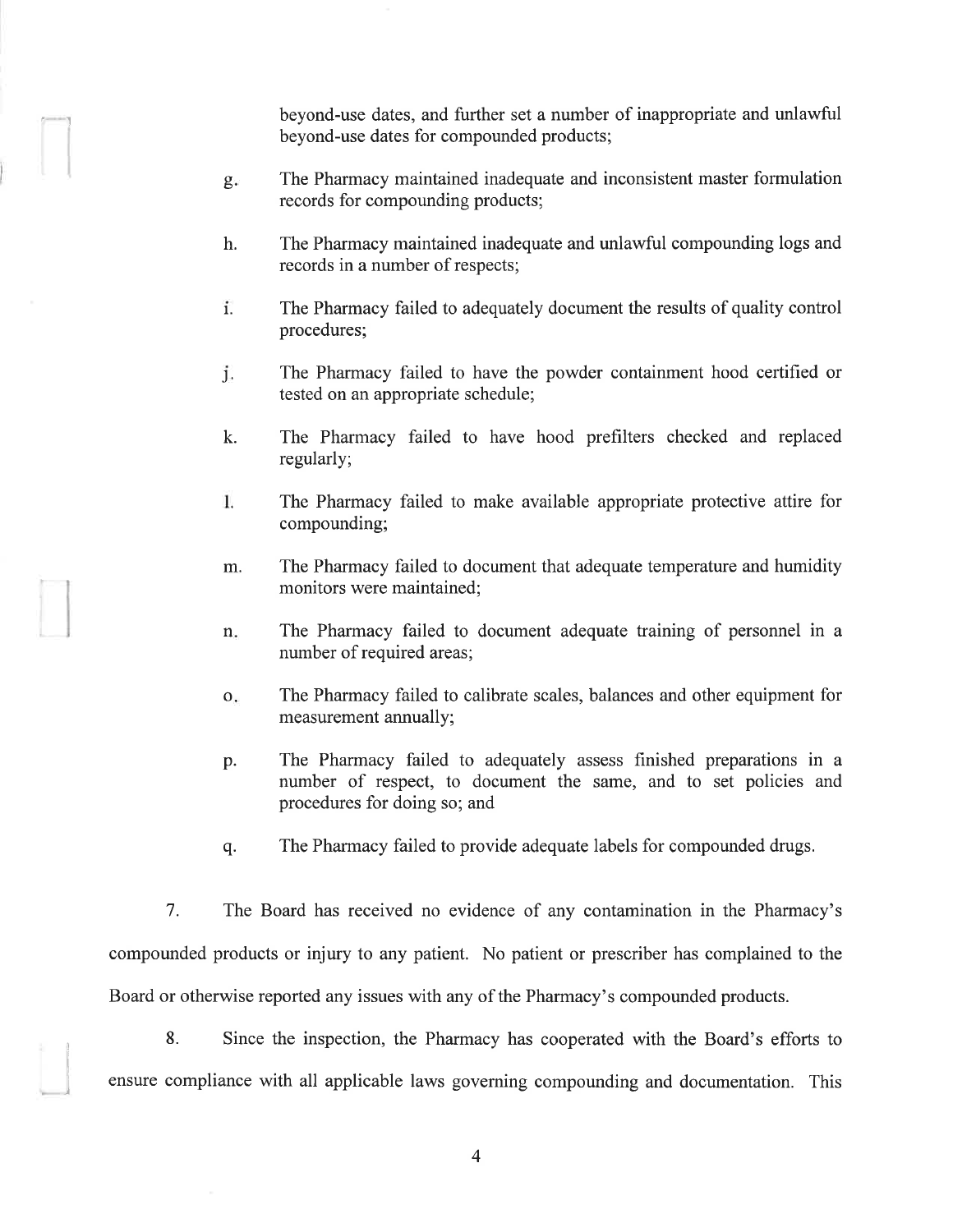cooperation includes voluntarily stopping all compounding, other than simple, non-sterile compounding.

9. As substantial mitigating factors in this case, the Board has considered the Pharmacy's cooperation with the investigation, its immediate compliance with its obligations not to ship without wholesale permits (once it was alerted to those requirements), and its efforts to promptly remedy compounding and documentation deficiencies.

## **CONCLUSIONS OF LAW**

1. All parties are properly before the Board, and the Board has jurisdiction over Respondent and the subject matter of this proceeding.

2. Respondent's conduct, as set out in the findings of fact and conclusions of law above, constitutes grounds for discipline pursuant to North Carolina General Statutes \$ 90-85.38(b) because Respondent's acts were in violation of 21 N.C.A.C.46 .2502(k), .2801 and .3001, 21 U.S.C. \$ 353(e); 21 C.F.R., Part205 and 1304.04; Miss. Code Ann. \$ 73-21-105; Miss. Code R. \$ 30-030-3001; N.J. Stat. Ann. \$ 24:68-1; N.J. Admin. Code \$\$ 8:21-3A.4, 8:21-3A.5 and 8:21-3A.12; Tex. Health & Safety Code §§ 431.402, 431.406; 25 Tex. Admin. Code § 229.424; Va. Code Ann. § 54.1-3435.01; and 18 Va. Admin. Code § 110-50-110.

3. Respondent admits that the conduct in this matter constitutes sufficient grounds for disciplinary action on its permit under North Carolina General Statutes  $\S$  90-85.38(b).

5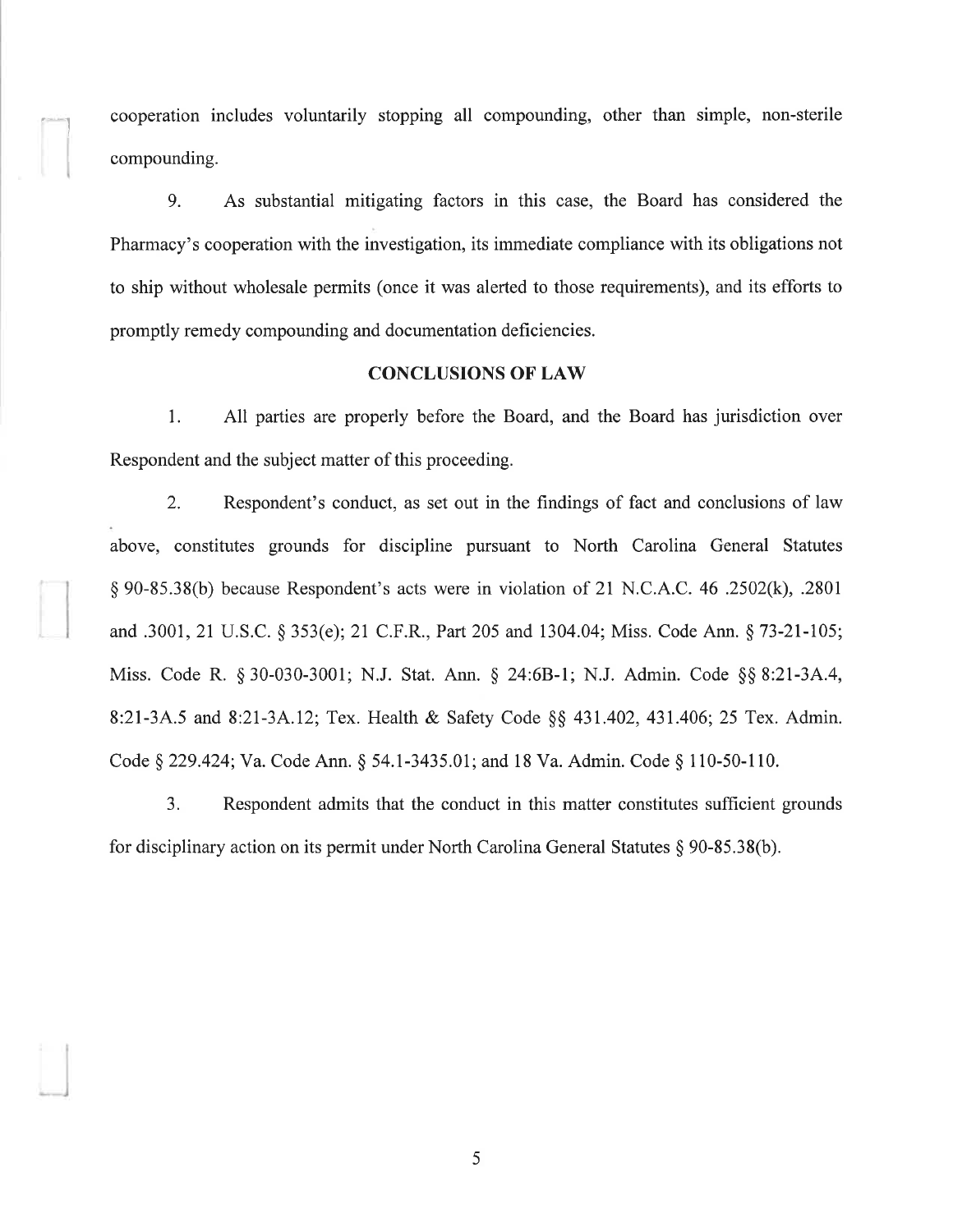## **CONCLUSIONS REGARDING DISCIPLINE**

Based upon the foregoing Findings of Fact and Conclusions of Law, and with the consent of the Respondent, IT IS THEREFORE ORDERED that:

 $1.$ The permit of Respondent Bryan Drugs, Inc. (Permit No. 3938) is hereby REPRIMANDED.

 $\overline{2}$ . The permit of Respondent is further hereby restricted so that Respondent is permitted only to engage in simple, non-sterile compounding. All sterile compounding and all moderate and complex non-sterile compounding by the Respondent is hereby prohibited.

This the  $19^{th}$  day of  $\frac{1}{19^{th}}$ , 2016.

# NORTH CAROLINA BOARD OF PHARMACY

 $1/$ By: Campbell, IV Jack W. **Executive Director**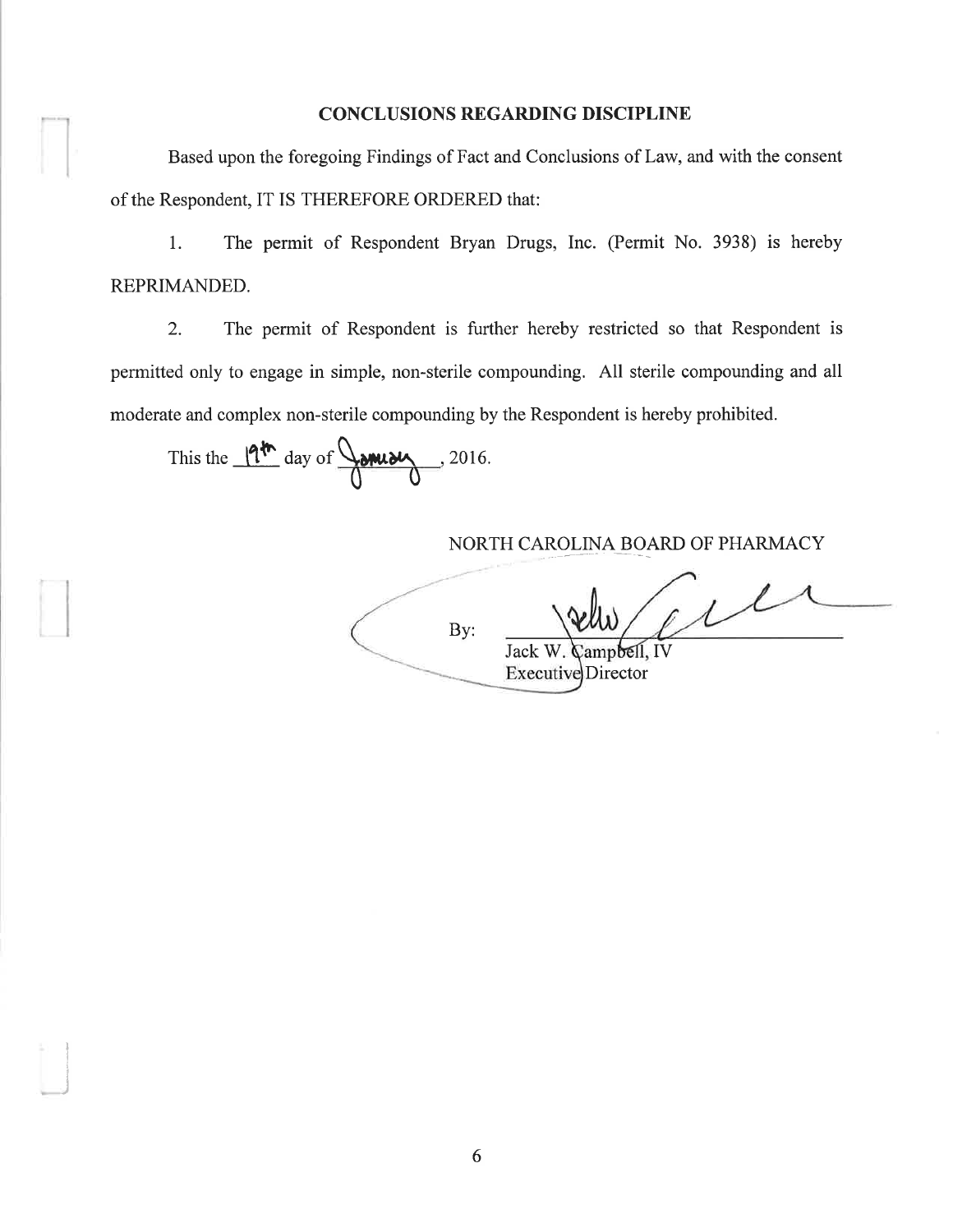Bryan Drugs, Inc., the holder of permit number 3938, has full knowledge that it has the right to a formal hearing, at which it would have the right to be represented at its expense by counsel, in this matter. The undersigned freely, knowingly and voluntarily waives such right by entering into this Consent Order.

The undersigned understands and agrees that by entering into this Consent Order, it certifies that it has read the foregoing Consent Order and that it voluntarily consents to the terms and conditions set forth therein and relinquishes any right to judicial review of Board actions which may be taken concerning this matter.

The undersigned further understands that should it violate the terms and conditions of this Consent Order, the Board may take additional disciplinary action.

The undersigned understands and agrees that this Consent Order will not become effective unless and until approved by the Board.

The undersigned understands that it has the right to have counsel of its choice review and advise it with respect to its rights and this Consent Order, and represents that it enters this Consent Order after consultation with its counsel or after knowingly and voluntarily choosing not to consult with counsel. The undersigned certifies that its agent executing this Consent Order is duly authorized to accept the Consent Order on behalf of Bryan Drugs, Inc. and to bind the permit holder.

#### ACCEPTED AND CONSENTED TO BY:

BRYAN DRUGS, INC. (Permit No. 3938)

 $\frac{1}{2}$  and ()  $\frac{2\pi}{2}$  Date  $\frac{0!}{1!}$  2/2016

By: Harrel D. Bryan

Title: Pharmacist-Manager

 $STATE OF North$   $Caraliva$ 

ENGCCARE COUNTY

I, the undersigned Notary Public of the County and State aforesaid, do hereby certify that the following person personally appeared before me this day and acknowledged the due execution of the foregoing document: Harrel D. Bryan.

Date:  $/$ - $/$ ). 16

**Liver Bell**<br>Notary Public

My commission expires:  $\frac{9}{8}$